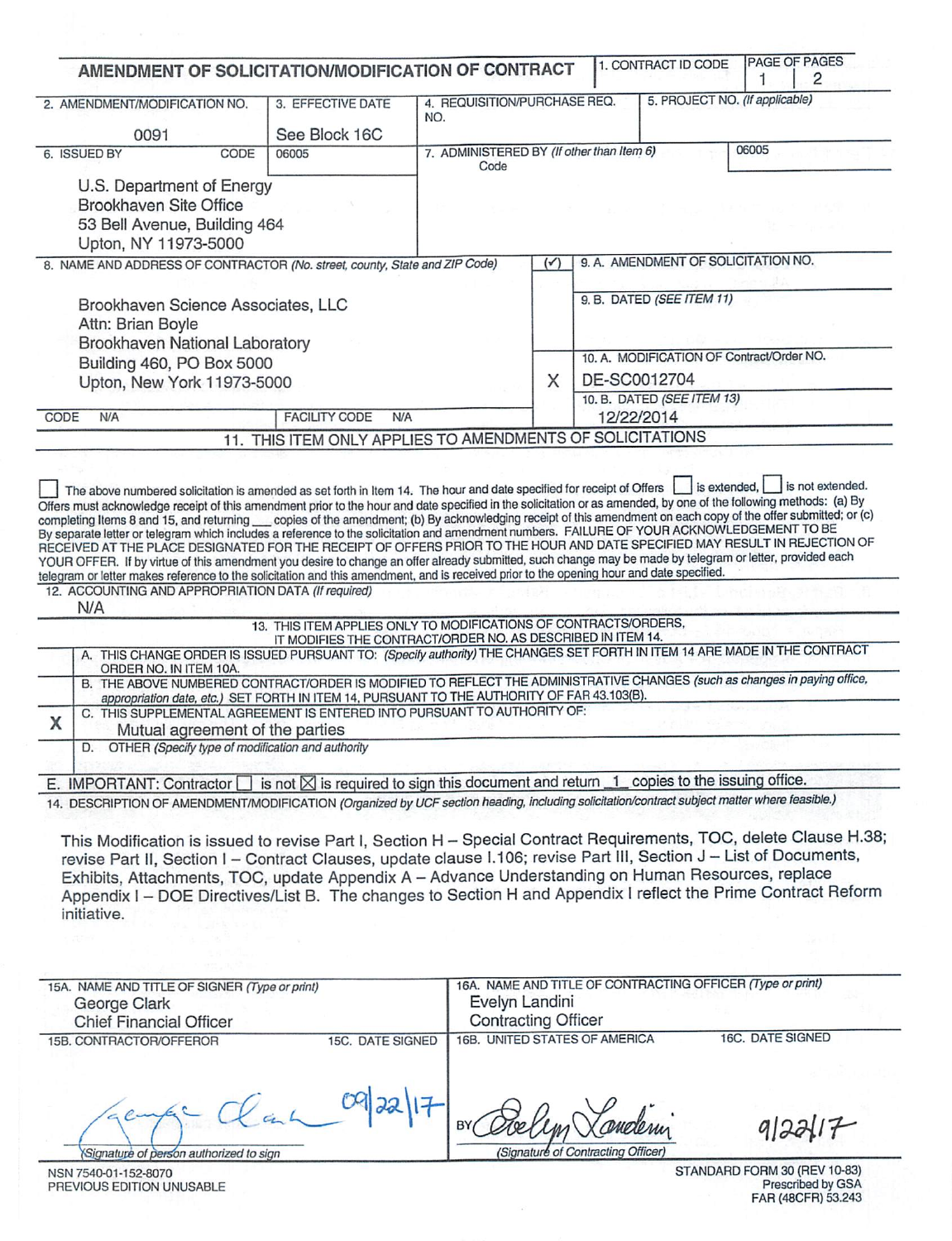|                             | PAGE<br>REFERENCE NO. OF DOCUMENT BEING CONTINUED |  |  |
|-----------------------------|---------------------------------------------------|--|--|
| <b>CONTINUATION SHEET  </b> | DE-SC0012704/0091                                 |  |  |

- 14. Description of Amendment/Modification (continued):
	- **1. Part I, Section H – Special Contract Requirements, Table of Contents (TOC):** Section H TOC is revised to delete H.38.
		- a. **Clause H.38, Activities During Contract Transition –** This clause is hereby deleted from the contract. All transition activities under this contract have been completed. Clause H.38 is now titled "RESERVED".
	- **2. Part II, Section I – Contract Clauses, Table of Contents (TOC):** Section I TOC is revised to reflect an update to clause I.106.
		- a. **Clause I.106 – DEAR 952.209-72, Organizational Conflicts Of Interest (Aug 2009) (Alternate I) -** This clause has been updated IAW 48 CFR 909.507-2 to fill in the specific term in section (b)(1), paragraph (i). Replace the current language with the language provided herein.

*"The Contractor shall be ineligible to participate in any capacity in Department contracts, subcontracts, or proposals therefore (solicited and unsolicited) which stem directly from the Contractor's performance of work under this contract for a period of one year after the completion of this contract. Furthermore, unless so directed in writing by the Contracting Officer, the Contractor shall not perform any advisory and assistance services work under this contract on any of its products or services or the products or services of another firm if the Contractor is or has been substantially involved in their development or marketing. Nothing in this subparagraph shall preclude the Contractor from competing for follow-on contracts for advisory and assistance services".* 

- **3. Part III, Section J – List of Documents, Exhibits, Attachments, Table of Contents (TOC):** Section J TOC is revised to reflect the following: Update Appendix A – Advance Understanding on Human Resources; Replace Appendix I – DOE Directives/List B.
	- a. **Appendix A – Advance Understanding on Human Resources** has been revised to delete paragraph (d) Grievances of Section VI – Labor Relations in its entirety. This section is not titled "RESERVED".
	- b. **Appendix I – DOE Directives/List** identified as Modification No. 0084 has been revised; replace the prior version with the attached Appendix I identified as Modification No. 0091. The revisions are as follows:

| SUMMARY OF DIRECTIVE CHANGES    |                                                                                                            |               |                                                                                                                                                                            |  |  |  |  |  |
|---------------------------------|------------------------------------------------------------------------------------------------------------|---------------|----------------------------------------------------------------------------------------------------------------------------------------------------------------------------|--|--|--|--|--|
|                                 | <b>Deletions</b>                                                                                           |               |                                                                                                                                                                            |  |  |  |  |  |
| <b>ADDITIONS</b>                | <b>TITLE</b>                                                                                               | <b>CHANGE</b> | <b>NOTES</b>                                                                                                                                                               |  |  |  |  |  |
| P 470.1B                        | Safeguards and Security Program                                                                            | Delete        | This policy does not contain a CRD and is<br>duplicative with O DOE O 470.4B Chq. 2 (Min.<br>Chg.) which is currently in the Prime contract.                               |  |  |  |  |  |
| O 425.1D Chg. 1<br>(Admin Chg.) | Verification of Readiness to Start Up or Restart Nuclear Facilities                                        | Delete        | BNL does not have any HC-1, HC-2, or HC-3<br>Nuclear Facilities, and therefore this directive<br>is not applicable. The order is hereby<br>removed from the Prime Contact. |  |  |  |  |  |
| O 426.2 Chg. 1<br>(Admin Chg.)  | Personnel Selection, Training, Qualification, and Certification<br>Requirements for DOE Nuclear Facilities | Delete        | BNL does not have any HC-1, HC-2, or HC-3<br>Nuclear Facilities, and therefore this directive<br>is not applicable. The order is hereby<br>removed from the Prime Contact. |  |  |  |  |  |
| O 462.1 Admin<br>Chg.1          | Import and Export of Category 1 and 2 Radioactive Sources<br><b>Aggregated Quantities</b>                  | Delete        | BNL does not import or export radioactive<br>sources. Therefore, this order is not<br>applicable. The order is hereby removed from<br>the Prime Contact.                   |  |  |  |  |  |

#### **Attachments:**

- Part II, Section I Contract Clauses
	- Clause I.106 DEAR 952.209-72, Organizational Conflicts Of Interest (Aug 2009) (Alternate I), paragraph (i)
- $\triangleright$  Part III, Section J List of Documents, Exhibits, Attachments
	- $\div$  Appendix I DOE Directives/List B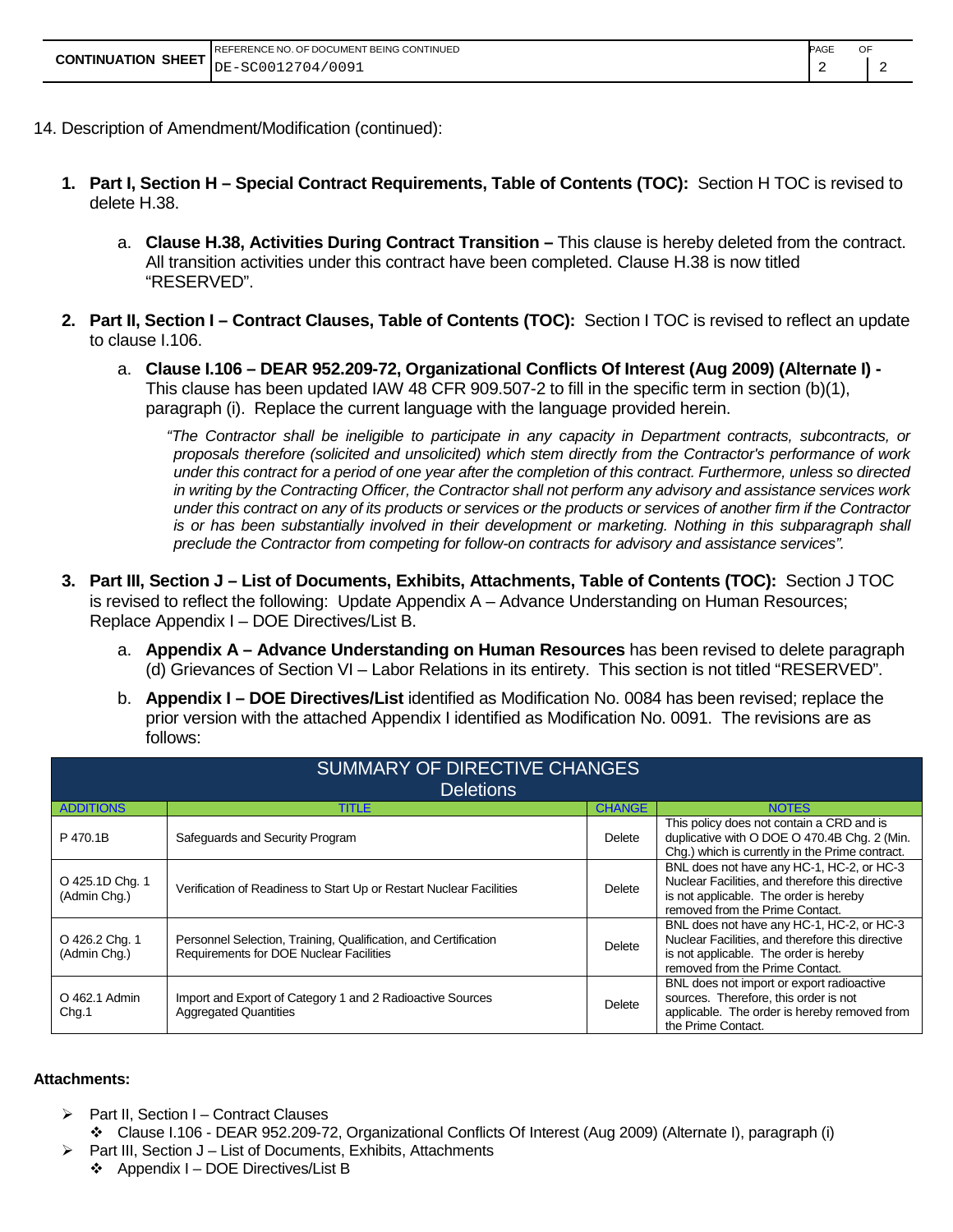#### **CLAUSE I.106 – DEAR 952.209-72 – ORGANIZATIONAL CONFLICTS OF INTEREST (AUG 2009) (ALTERNATE I)**

- (a) Purpose. The purpose of this clause is to ensure that the Contractor (1) is not biased because of its financial, contractual, organizational, or other interests which relate to the work under this contract, and (2) does not obtain any unfair competitive advantage over other parties by virtue of its performance of this contract.
- (b) Scope. The restrictions described herein shall apply to performance or participation by the Contractor and any of its affiliates or their successors in interest (hereinafter collectively referred to as "Contractor") in the activities covered by this clause as a prime Contractor, subcontractor, cosponsor, joint venturer, consultant, or in any similar capacity. For the purpose of this clause, affiliation occurs when a business concern is controlled by or has the power to control another or when a third party has the power to control both.
	- (1) Use of Contractor's Work Product.
		- (i) The Contractor shall be ineligible to participate in any capacity in Department contracts, subcontracts, or proposals therefore (solicited and unsolicited) which stem directly from the Contractor's performance of work under this contract for a period of one year after the completion of this contract. Furthermore, unless so directed in writing by the Contracting Officer, the Contractor shall not perform any advisory and assistance services work under this contract on any of its products or services or the products or services of another firm if the Contractor is or has been substantially involved in their development or marketing. Nothing in this subparagraph shall preclude the Contractor from competing for follow-on contracts for advisory and assistance services.
		- (ii) If, under this contract, the Contractor prepares a complete or essentially complete statement of work or specifications to be used in competitive acquisitions, the Contractor shall be ineligible to perform or participate in any capacity in any contractual effort which is based on such statement of work or specifications. The Contractor shall not incorporate its products or services in such statement of work or specifications unless so directed in writing by the Contracting Officer, in which case the restriction in this subparagraph shall not apply.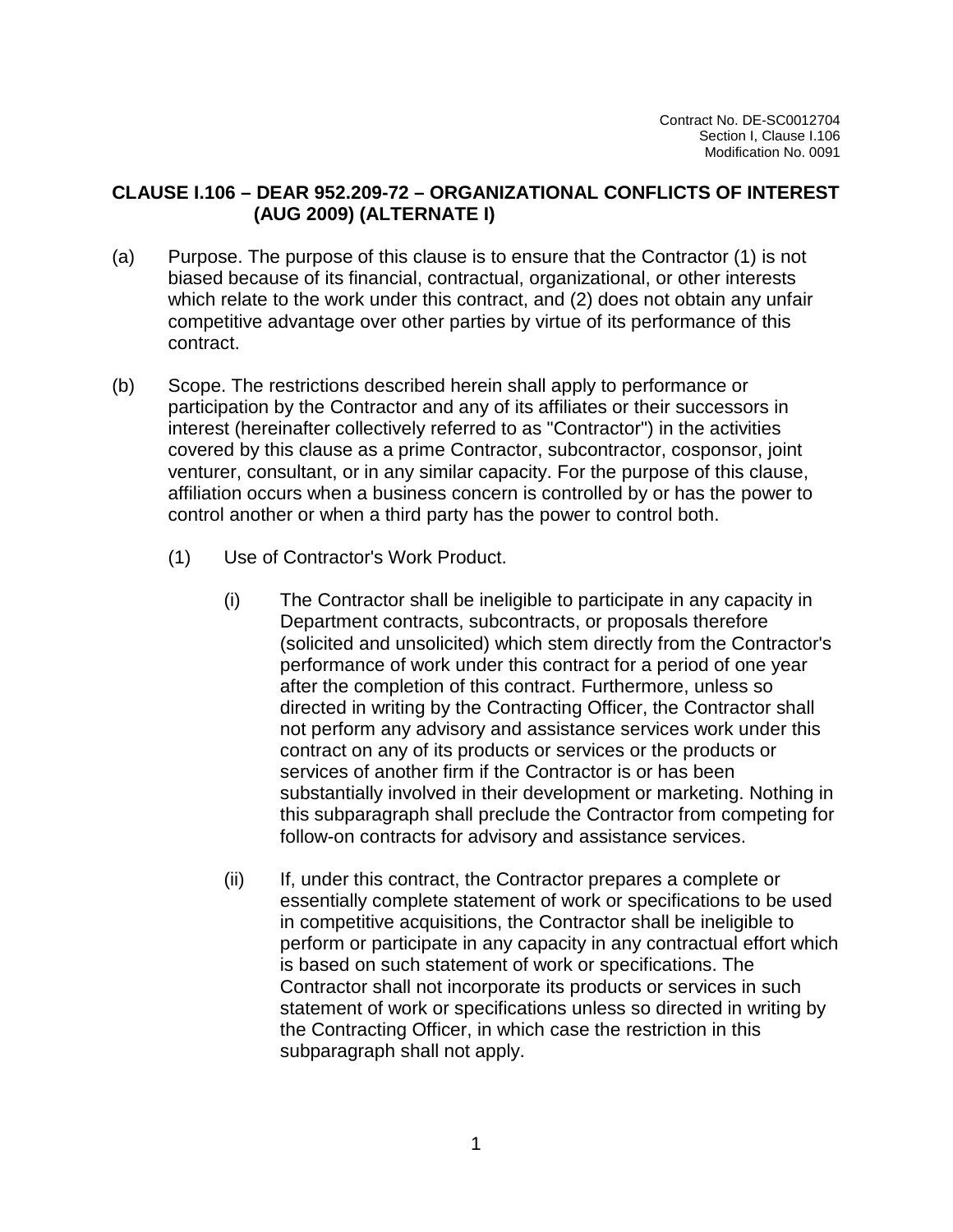- (iii) Nothing in this paragraph shall preclude the Contractor from offering or selling its standard and commercial items to the Government.
- (2) Access to and use of information.
	- (i) If the Contractor, in the performance of this contract, obtains access to information, such as Department plans, policies, reports, studies, financial plans, internal data protected by the Privacy Act of 1974 (5 U.S.C. 552a), or data which has not been released or otherwise made available to the public, the Contractor agrees that without prior written approval of the Contracting Officer it shall not—
		- (A) use such information for any private purpose unless the information has been released or otherwise made available to the public;
		- (B) compete for work for the Department based on such information for a period of six (6) months after either the completion of this contract or until such information is released or otherwise made available to the public, whichever is first;
		- (C) submit an unsolicited proposal to the Government which is based on such information until one year after such information is released or otherwise made available to the public; and
		- (D) release such information unless such information has previously been released or otherwise made available to the public by the Department.
	- (ii) In addition, the Contractor agrees that to the extent it receives or is given access to proprietary data, data protected by the Privacy Act of 1974 (5 U.S.C. 552a), or other confidential or privileged technical, business, or financial information under this contract, it shall treat such information in accordance with any restrictions imposed on such information.
	- (iii) The Contractor may use technical data it first produces under this contract for its private purposes consistent with paragraphs (b)(2)(i) (A) and (D) of this clause and the patent, rights in data, and security provisions of this contract.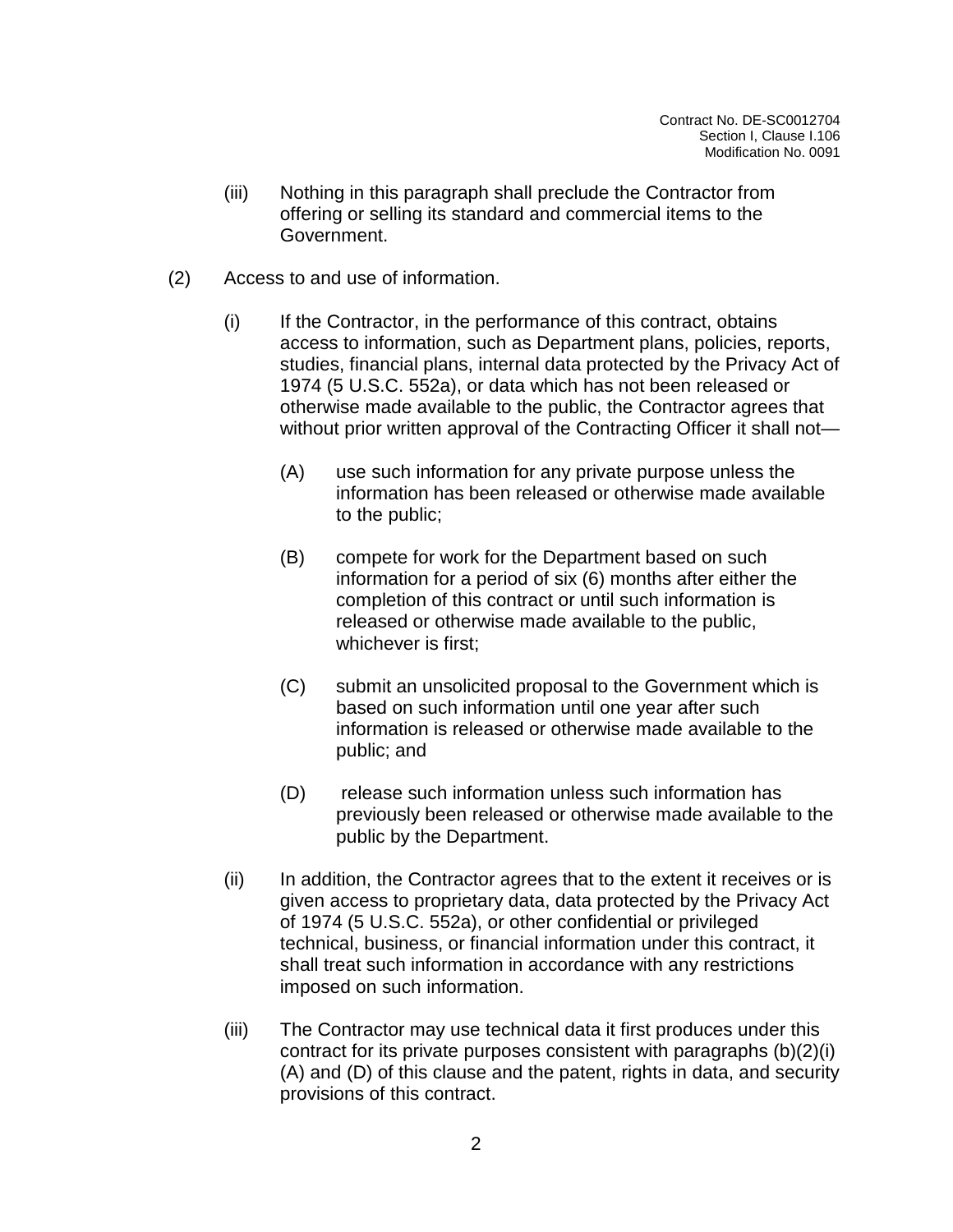- (c) Disclosure after award.
	- (1) The Contractor agrees that, if changes, including additions, to the facts disclosed by it prior to award of this contract, occur during the performance of this contract, it shall make an immediate and full disclosure of such changes in writing to the Contracting Officer. Such disclosure may include a description of any action which the Contractor has taken or proposes to take to avoid, neutralize, or mitigate any resulting conflict of interest. The Department may, however, terminate the contract for convenience if it deems such termination to be in the best interest of the Government.
	- (2) In the event that the Contractor was aware of facts required to be disclosed or the existence of an actual or potential organizational conflict of interest and did not disclose such facts or such conflict of interest to the Contracting Officer, DOE may terminate this contract for default.
- (d) Remedies. For breach of any of the above restrictions or for nondisclosure or misrepresentation of any facts required to be disclosed concerning this contract, including the existence of an actual or potential organizational conflict of interest at the time of or after award, the Government may terminate the contract for default, disqualify the Contractor from subsequent related contractual efforts, and pursue such other remedies as may be permitted by law or this contract.
- (e) Waiver. Requests for waiver under this clause shall be directed in writing to the Contracting Officer and shall include a full description of the requested waiver and the reasons in support thereof. If it is determined to be in the best interests of the Government, the Contracting Officer may grant such a waiver in writing.
- (f) Subcontracts.
	- (1) The Contractor shall include a clause, substantially similar to this clause, including this paragraph (f), in subcontracts expected to exceed the simplified acquisition threshold determined in accordance with 48 CFR part 13 and involving the performance of advisory and assistance services as that term is defined at 48 CFR 2.101. The terms ''contract, '' "Contractor," and "Contracting Officer" shall be appropriately modified to preserve the Government's rights.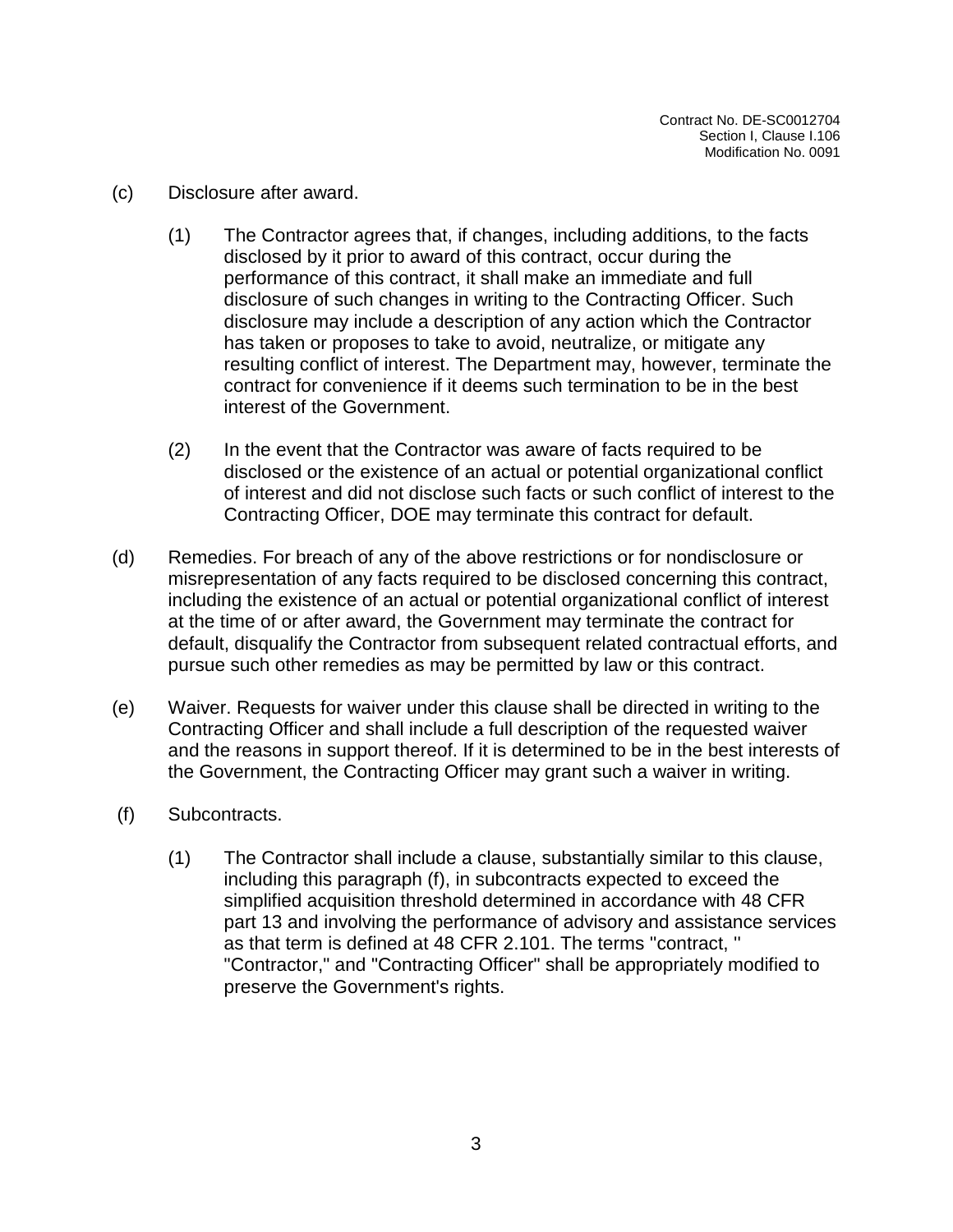(2) Prior to the award under this contract of any such subcontracts for advisory and assistance services, the Contractor shall obtain from the proposed subcontractor or consultant the disclosure required by 48 CFR 909.507-1, and shall determine in writing whether the interests disclosed present an actual or significant potential for an organizational conflict of interest. Where an actual or significant potential organizational conflict of interest is identified, the Contractor shall take actions to avoid, neutralize, or mitigate the organizational conflict to the satisfaction of the Contractor. If the conflict cannot be avoided or neutralized, the Contractor must obtain the approval of the DOE Contracting Officer prior to entering into the subcontract.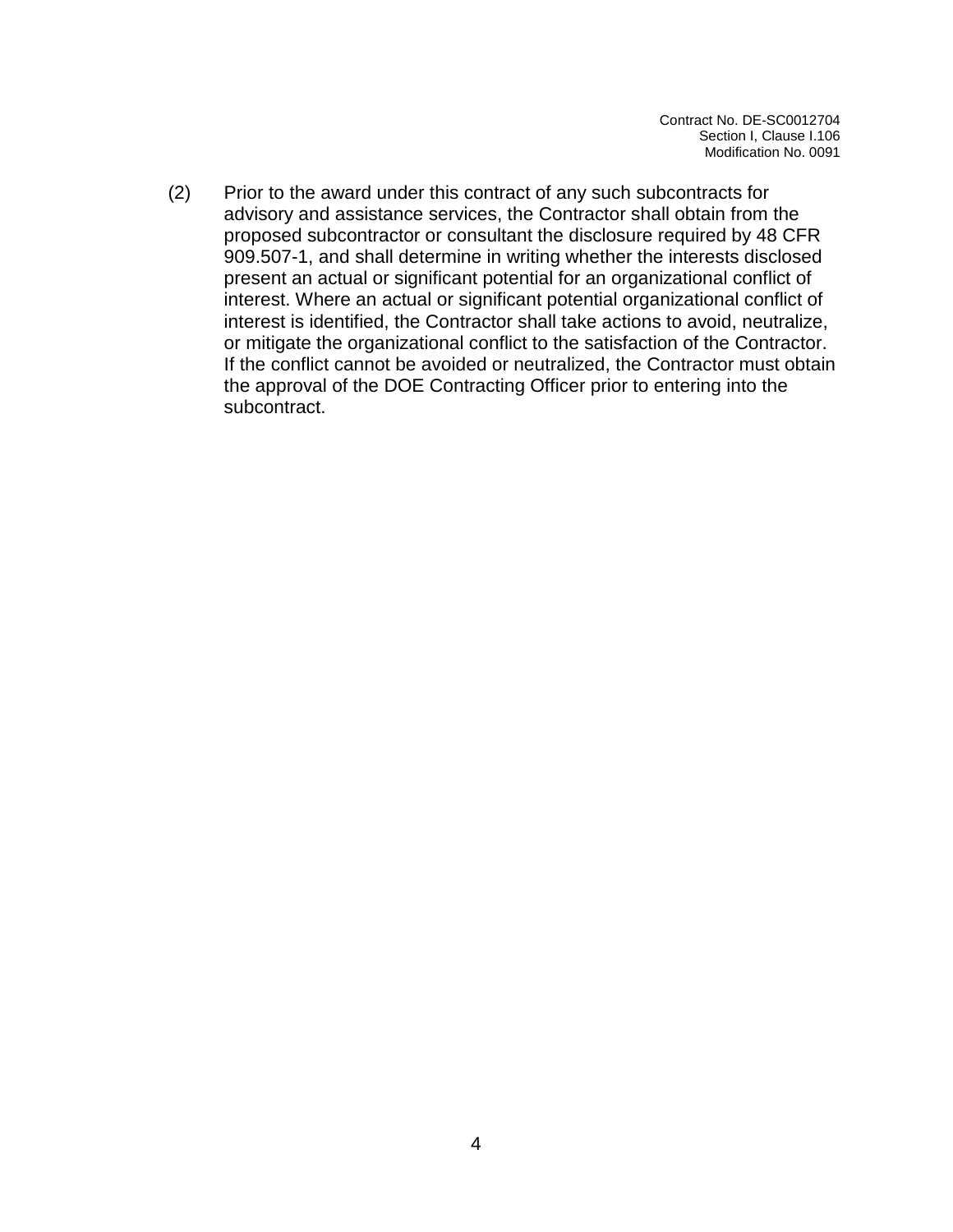**Contract No. DE-SC0012704 Section J | Appendix I Modification No. 0091**

# **APPENDIX I**

**DOE Directives/List B**

**Brookhaven National Laboratory Applicable to the Operations of**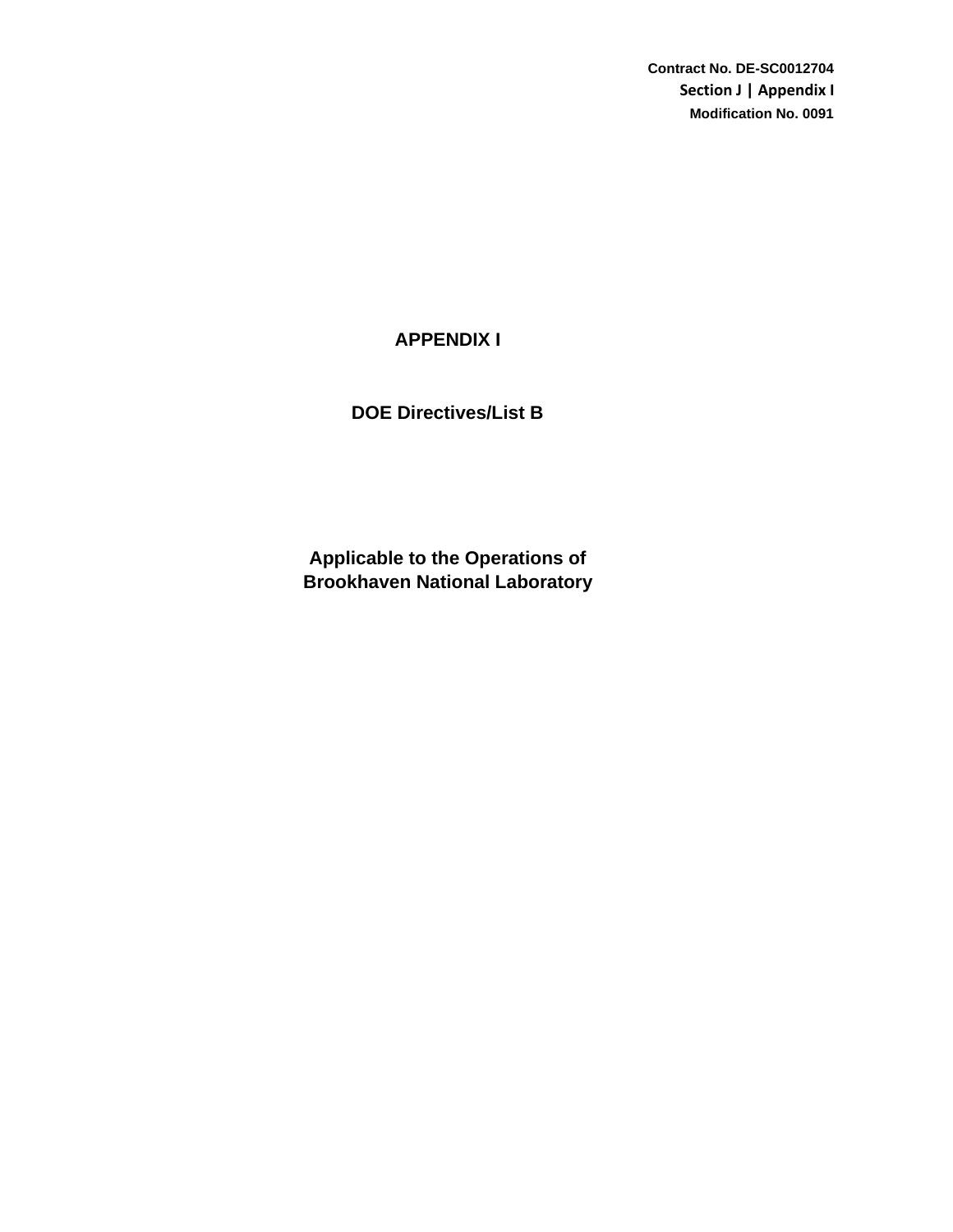There is no List A to this Appendix.

List B to this Appendix contains the following:

Part I: "Directives List"

This section contains a list of Directives that are considered by DOE as applicable to the BNL contract.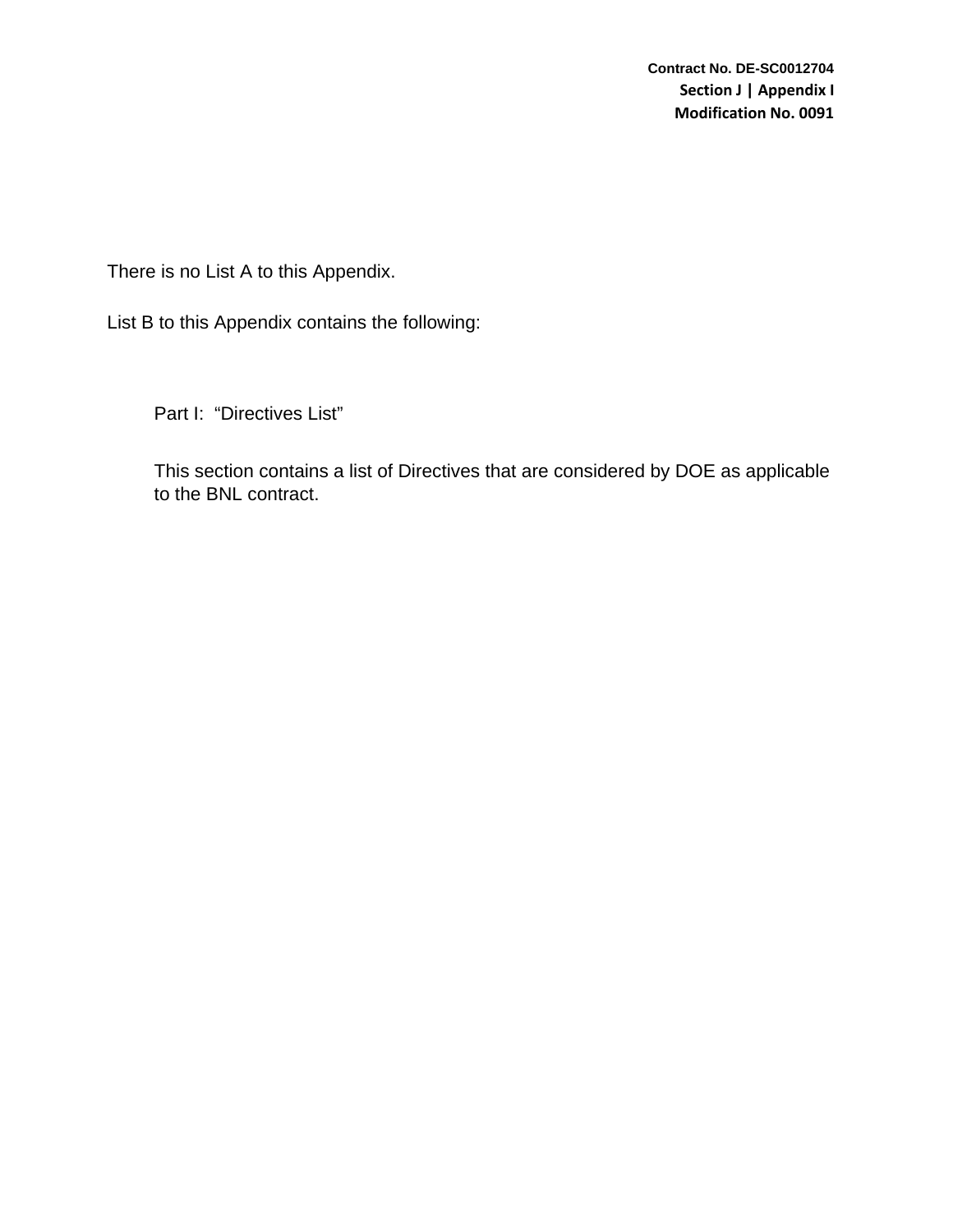| <b>ISSUED</b> | <b>TYPE</b> | <b>NUMBER</b> | <b>THROUGH</b><br><b>CHANGE</b>     | <b>TITLE</b><br><b>Includes Compliance Notes as Necessary</b>                                                                                                                                 |
|---------------|-------------|---------------|-------------------------------------|-----------------------------------------------------------------------------------------------------------------------------------------------------------------------------------------------|
| 9/29/1995     | Order       | 130.1         |                                     | <b>Budget Formulation</b>                                                                                                                                                                     |
| 9/4/2008      | Manual      | 142.2-1       | Admin Chg. 1<br>6/27/13             | Manual for Implementation of the Voluntary Offer Safeguards<br>Agreement and Additional Protocol with the International Atomic<br><b>Energy Agency</b>                                        |
| 12/15/2006    | Order       | 142.2A        | Admin Chg. 1<br>6/27/13             | Voluntary Offer Safeguards Agreement and Additional Protocol<br>with the International Atomic Energy Agency                                                                                   |
| 10/14/2010    | Order       | 142.3A        | Chg.1<br>(Minor Chg.)<br>01/18/2017 | Unclassified Foreign Visits and Assignments Program                                                                                                                                           |
| 3/31/2014     | Order       | 150.1A        |                                     | <b>Continuity Programs</b>                                                                                                                                                                    |
| 8/11/2016     | Order       | 151.1D        |                                     | Comprehensive Emergency Management System                                                                                                                                                     |
| 6/27/2007     | Order       | 153.1         |                                     | Departmental Radiological Emergency Response Assets                                                                                                                                           |
| 12/23/2008    | Order       | 200.1A        | Chg.1<br>(Minor Chg.)<br>01/13/2017 | Information Technology Management                                                                                                                                                             |
| 1/7/2005      | Order       | 203.1         |                                     | Limited Personal Use of Government Office Equipment Including<br><b>Information Technology</b>                                                                                                |
| 5/16/2011     | Order       | 205.1B        | Admin Chg. 3<br>4/29/14             | Department of Energy Cyber Security Program                                                                                                                                                   |
| 1/16/2009     | Order       | 206.1         |                                     | Department of Energy Privacy Program                                                                                                                                                          |
| 2/19/2013     | Order       | 206.2         |                                     | Identity, Credential and Access Management (ICAM)                                                                                                                                             |
| 4/8/2011      | Order       | 210.2A        |                                     | DOE Corporate Operating Experience Program                                                                                                                                                    |
| 9/27/2016     | Order       | 221.1B        |                                     | Reporting Fraud, Waste, and Abuse to the Office of Inspector<br>General                                                                                                                       |
| 2/25/2008     | Order       | 221.2A        |                                     | Cooperation with the Office of Inspector General                                                                                                                                              |
| 3/4/2011      | Order       | 225.1B        |                                     | <b>Accident Investigations</b>                                                                                                                                                                |
| 8/30/2011     | Order       | 227.1A        | 12/21/2015                          | Independent Oversight Program                                                                                                                                                                 |
| 6/27/2011     | Order       | 231.1B        | Admin Chg. 1<br>11/28/12            | Environment, Safety and Health Reporting                                                                                                                                                      |
| 1/17/2017     | Order       | 232.2A        |                                     | Occurrence Reporting and Processing of Operations Information<br><b>Compliance Note: Implementation will be completed by October</b><br>1, 2017 in accordance with ES&H Memo dated 6/27/2017. |
| 12/13/2010    | Order       | 241.1B        | Chg.1<br>4/26/16                    | Scientific and Technical Information Management                                                                                                                                               |
| 3/11/2013     | Order       | 243.1B        | Admin Chg.1<br>7/8/13               | Records Management Program                                                                                                                                                                    |
| 2/23/2011     | Order       | 252.1A        | Admin Chg. 1<br>3/12/13             | <b>Technical Standards Program</b>                                                                                                                                                            |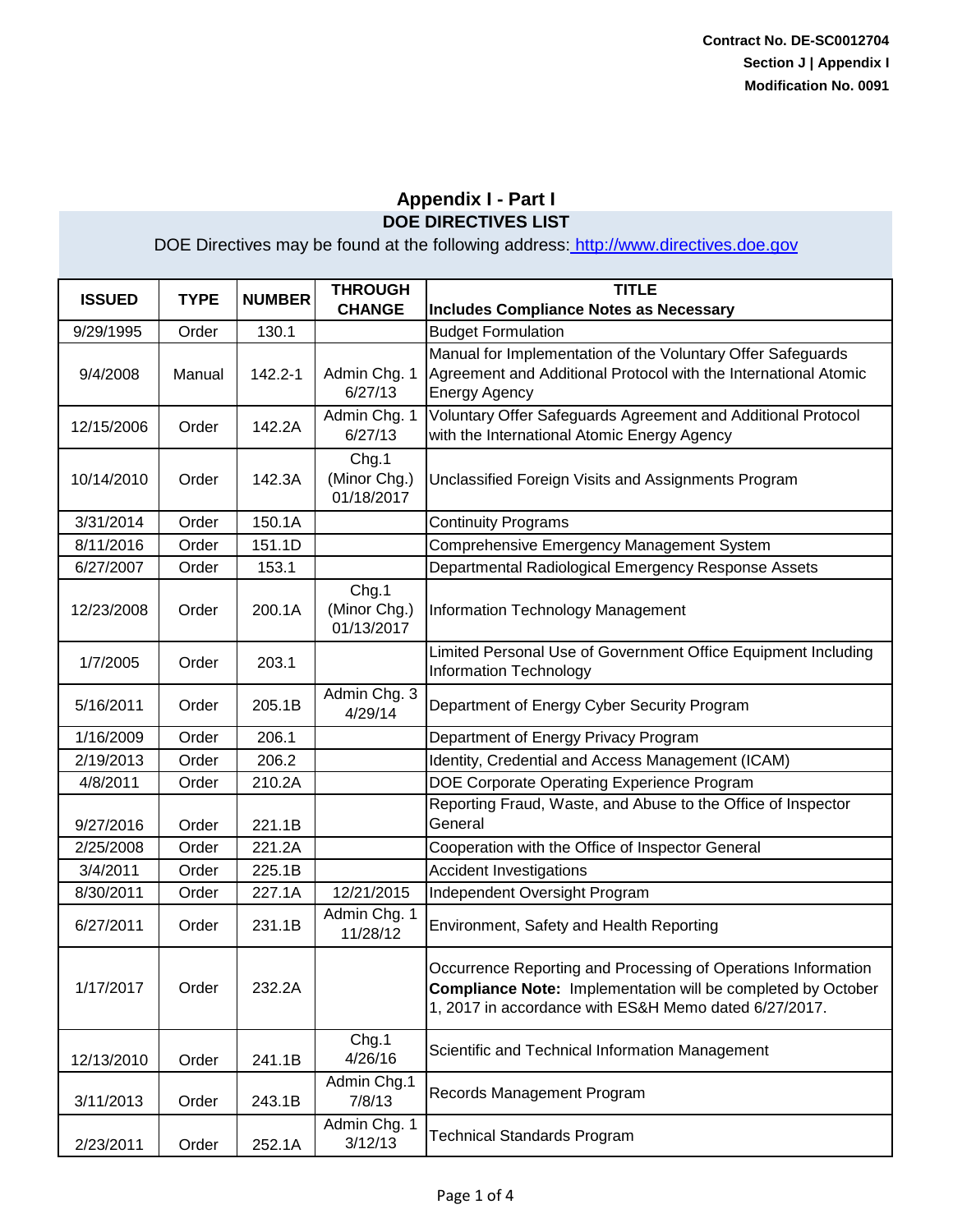| <b>ISSUED</b> | <b>TYPE</b> | <b>NUMBER</b>                                                | <b>THROUGH</b><br><b>CHANGE</b>    | <b>TITLE</b><br><b>Includes Compliance Notes as Necessary</b>                                                                                                                                                           |
|---------------|-------------|--------------------------------------------------------------|------------------------------------|-------------------------------------------------------------------------------------------------------------------------------------------------------------------------------------------------------------------------|
| 11/19/2009    | Order       | 313.1                                                        |                                    | Management and Funding of the Department's Overseas<br>Presence                                                                                                                                                         |
| 10/18/2007    | Order       | 341.1A<br>Parts: 1.(a-<br>b) $2.a(1-3)$<br>$2.a(4)(a-$<br>h) |                                    | <b>Federal Employee Health Services</b>                                                                                                                                                                                 |
| 2/23/2010     | Order       | 350.1                                                        | Chg. 5<br>9/30/14                  | Contractor Human Resource Management Programs                                                                                                                                                                           |
| 8/17/2009     | Order       | 410.2                                                        | Admin Chg. 1<br>4/10/14            | Management of Nuclear Materials                                                                                                                                                                                         |
| 1/4/2017      | Order       | 411.2                                                        |                                    | Scientific Integrity                                                                                                                                                                                                    |
| 10/28/2008    | Order       | 413.1B                                                       |                                    | Internal Control Program                                                                                                                                                                                                |
| 4/19/2006     | Order       | 413.2C                                                       | 10/22/2015                         | Laboratory Directed Research and Development                                                                                                                                                                            |
| 11/29/2010    | Order       | 413.3B                                                       | Chg.3<br>(Pg.Chg.)<br>12/20/16     | Program and Project Management for the Acquisition of Capital<br>Assets                                                                                                                                                 |
| 4/25/2011     | Order       | 414.1D                                                       | Admin Chg. 1<br>5/8/13             | <b>Quality Assurance</b>                                                                                                                                                                                                |
| 12/3/2012     | Order       | 415.1                                                        | Chg.2<br>(Minor Chg.)<br>1/17/2017 | <b>Information Technology Project Management</b>                                                                                                                                                                        |
| 12/4/2012     | Order       | 420.1C                                                       | 2/27/15<br>Chg.1                   | <b>Facility Safety</b><br><b>Compliance Note:</b> Chapters 1, 3, and 5 are applicable to BNL<br>facilities categorized as hazardous category 1, 2, or 3 nuclear<br>facility is proposed by BNL and approved by DOE      |
| 7/21/2011     | Order       | 420.2C                                                       |                                    | Safety of Accelerator Facilities                                                                                                                                                                                        |
| 6/29/2010     | Order       | 422.1                                                        | Admin Chg. 1<br>6/25/13            | <b>Conduct of Operations</b><br>Compliance Note: Applicable to Hazardous Category 1, 2, or 3<br>nuclear facilities and other facilities as defined by BSA in a<br>Program Plan to be approved by BHSO for incorporating |
| 11/25/2016    | Policy      | 434.1B                                                       |                                    | Conduct and Approval of Select Agent and Toxin Work at<br>Department of Energy Sites                                                                                                                                    |
| 7/9/1999      | Order       | 435.1                                                        | Admin Chg. 1<br>8/28/01            | Radioactive Waste Management                                                                                                                                                                                            |
| 7/9/1999      | Manual      | $435.1 - 1$                                                  | Admin Chg. 1<br>6/19/01            | Radioactive Waste Management Manual                                                                                                                                                                                     |
| 5/2/2011      | Order       | 436.1                                                        |                                    | <b>Departmental Sustainability</b>                                                                                                                                                                                      |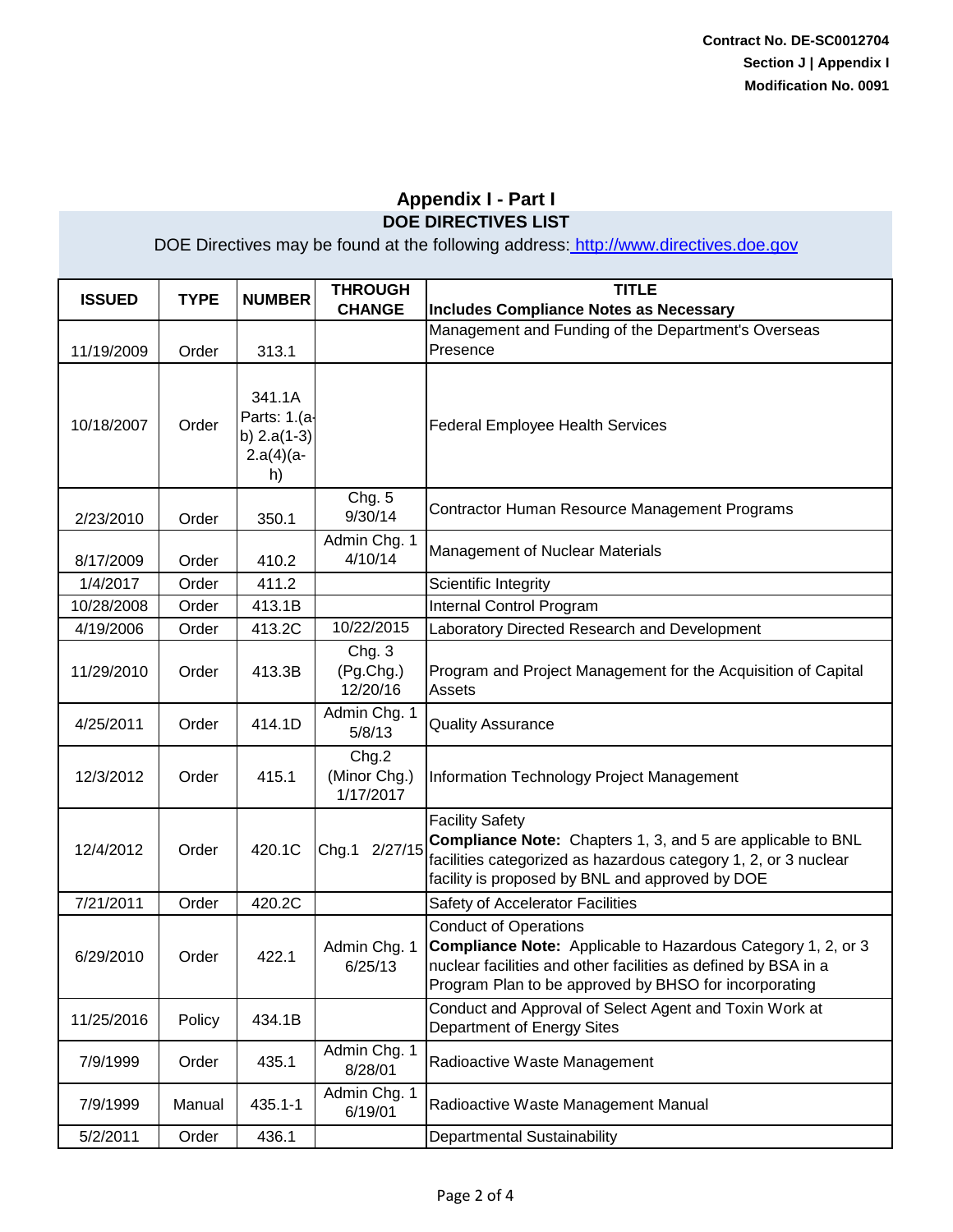| <b>ISSUED</b> | <b>TYPE</b> | <b>NUMBER</b> | <b>THROUGH</b><br><b>CHANGE</b>    | <b>TITLE</b><br><b>Includes Compliance Notes as Necessary</b>                                    |
|---------------|-------------|---------------|------------------------------------|--------------------------------------------------------------------------------------------------|
| 11/27/2002    | Order       | 440.2C        | Admin Chg. 1<br>6/22/11            | Aviation Management and Safety                                                                   |
| 3/7/2008      | Manual      | 441.1-1       | Chg. 1<br>(Admin Chg.)<br>02/24/16 | Nuclear Material Packaging Manual                                                                |
| 6/6/2001      | Order       | 442.1A        |                                    | Department of Energy Employee Concerns Program                                                   |
| 7/29/2011     | Order       | 442.2         | Chg.1<br>(Pg.Chg.)<br>10/4/2016    | Differing Professional Opinions for Technical Issues Involving<br>Environment, Safety and Health |
| 3/7/2011      | Order       | 443.1B        | Chg. 1<br>(Pg.Chg.)<br>4/21/16     | Protection of Human Research Subjects                                                            |
| 7/21/2011     | Order       | 452.8         |                                    | Control of Nuclear Weapon Data                                                                   |
| 7/15/2016     | Order       | 456.1A        |                                    | The Safe Handling of Unbound Engineered Nanoparticles                                            |
| 2/11/2011     | Order       | 458.1         | Admin Chg. 3<br>1/15/13            | Radiation Protection of the Public and the Environment                                           |
| 12/20/2016    | Order       | 460.1D        |                                    | Hazardous Materials Packaging and Transportation Safety                                          |
| 12/22/2004    | Order       | 460.2A        |                                    | Departmental Material Transportation and Packaging Management                                    |
| 6/4/2008      | Manual      | 460.2-1A      |                                    | Radioactive Material Transportation Practices Manual                                             |
| 11/23/2016    | Order       | 470.3C        |                                    | Design Basis Threat (DBT) Order                                                                  |
| 7/21/2011     | Order       | 470.4B        | Chg.2<br>(Minor Chg.)<br>1/17/2017 | Safeguards and Security Program                                                                  |
| 6/2/2014      | Order       | 470.5         |                                    | Insider Threat Program                                                                           |
| 9/2/2015      | Order       | 470.6         |                                    | <b>Technical Security Program</b>                                                                |
| 3/1/2010      | Order       | 471.1B        |                                    | Identification and Protection of Unclassified Controlled Nuclear<br>Information                  |
| 4/9/2003      | Order       | 471.3         | Admin Chg. 1<br>1/13/11            | Identifying and Protecting Official Use Only Information                                         |
| 4/9/2003      | Manual      | 471.3-1       | Admin Chg. 1<br>1/13/11            | Manual for Identifying and Protecting Official Use Only Information                              |
| 6/20/2011     | Order       | 471.6         | Admin Chg. 2<br>5/15/15            | <b>Information Security</b>                                                                      |
| 7/27/2011     | Order       | 472.2         | Admin Chg. 1<br>10/8/13            | <b>Personnel Security</b>                                                                        |
| 3/23/2016     | Order       | 473.3A        |                                    | <b>Protection Program Operations</b>                                                             |
| 6/27/2011     | Order       | 474.2         | Chg. 4<br>(Pg.Chg.)<br>9/13/2016   | Nuclear Material Control and Accountability                                                      |